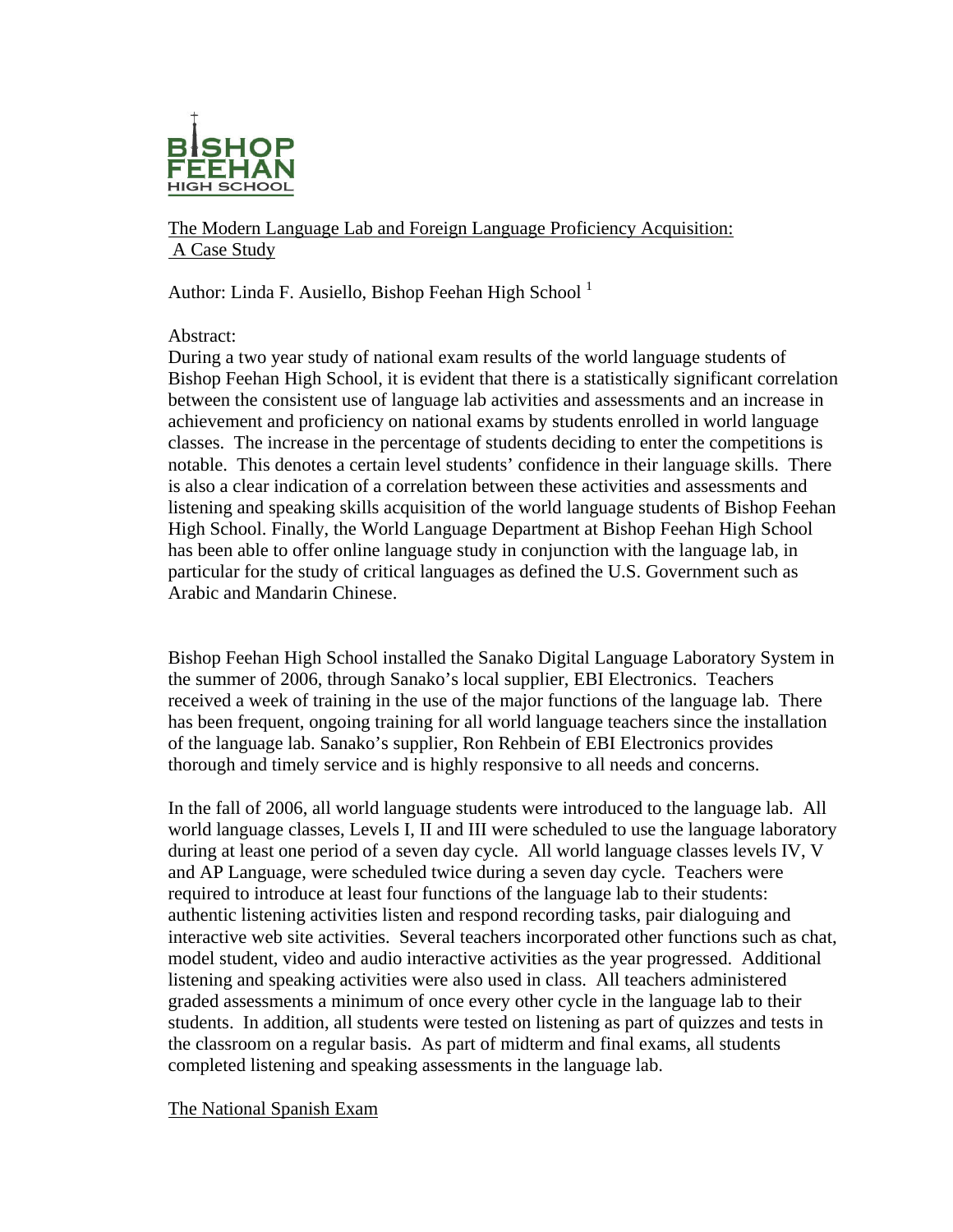Participation in the National Spanish Exam has increased steadily since the installation of the Sanako Digital Language Laboratory System. Previous to the year 2008, fewer than 40 students participated in the contest in any given year from 1996-2007, with some years lacking any participation at all.

Table 1 illustrates the 2008 and 2009 National Spanish Exam Scores and Statistics:

|                              | 2008 | 2009 |
|------------------------------|------|------|
| Number of Students           | 89   | 135  |
| Gold Medals                  |      | 3    |
| <b>Silver Medals</b>         | 8    | 15   |
| <b>Bronze Medals</b>         | 12   | 14   |
| <b>Honorable Mention</b>     | 30   | 41   |
| MA State score (mean)gold    | 98   | 99.3 |
| medal                        |      |      |
| MA State score (mean) silver | 90   | 89   |
| medal                        |      |      |
| MA State score (mean)        | 73.4 | 80.1 |
| bronze medal                 |      |      |
| <b>MA State Score (mean)</b> | 63   | 64   |
| honorable mention            |      |      |

**Table 1 National Spanish Exam Scores 2008 and 2009** 

The 51 % increase in participants is an indicator of student confidence in their preparation for the exam and their ability to score well. Additionally, students had access to previous National Spanish Exams online and were able to practice taking the exam in the language lab. All students of various academic levels were encouraged to take the exam. It should be noted that the student who won the gold medal in 2008 Exam was also awarded one of only 7 National Junior Travel Scholarships to Peru for the summer of 2009. His classmate, a silver medal winner in the 2008 Exam, was awarded a 2 Week Summer Study Scholarship at the Concordia Language Villages in Minnesota. In this year's contest, 2009, there is a gold medal winner who placed first in the State of Massachusetts, Bilingual division, Level 5, which also awards a scholarship.

## The National French Contest – Le Grand Concours

Participation in the National French Contest has increased dramatically since the installation of the Sanako Digital Language Laboratory System. Previous to the year 2008, fewer than 10 students participated in the contest in any given year from 1996- 2007, with several years lacking any participation at all. It is notable that this year, 2009, the two bronze medal winners were ranked in the Eastern Massachusetts Chapter: Level 3,  $6<sup>th</sup>$  and Level 2  $6<sup>th</sup>$ . They also ranked Nationally: Level 3, ranked  $6<sup>th</sup>$  and Level 2 ranked 7<sup>th</sup>. Table 2 illustrates the 2008 and 2009 National French Contest Scores and Statistics.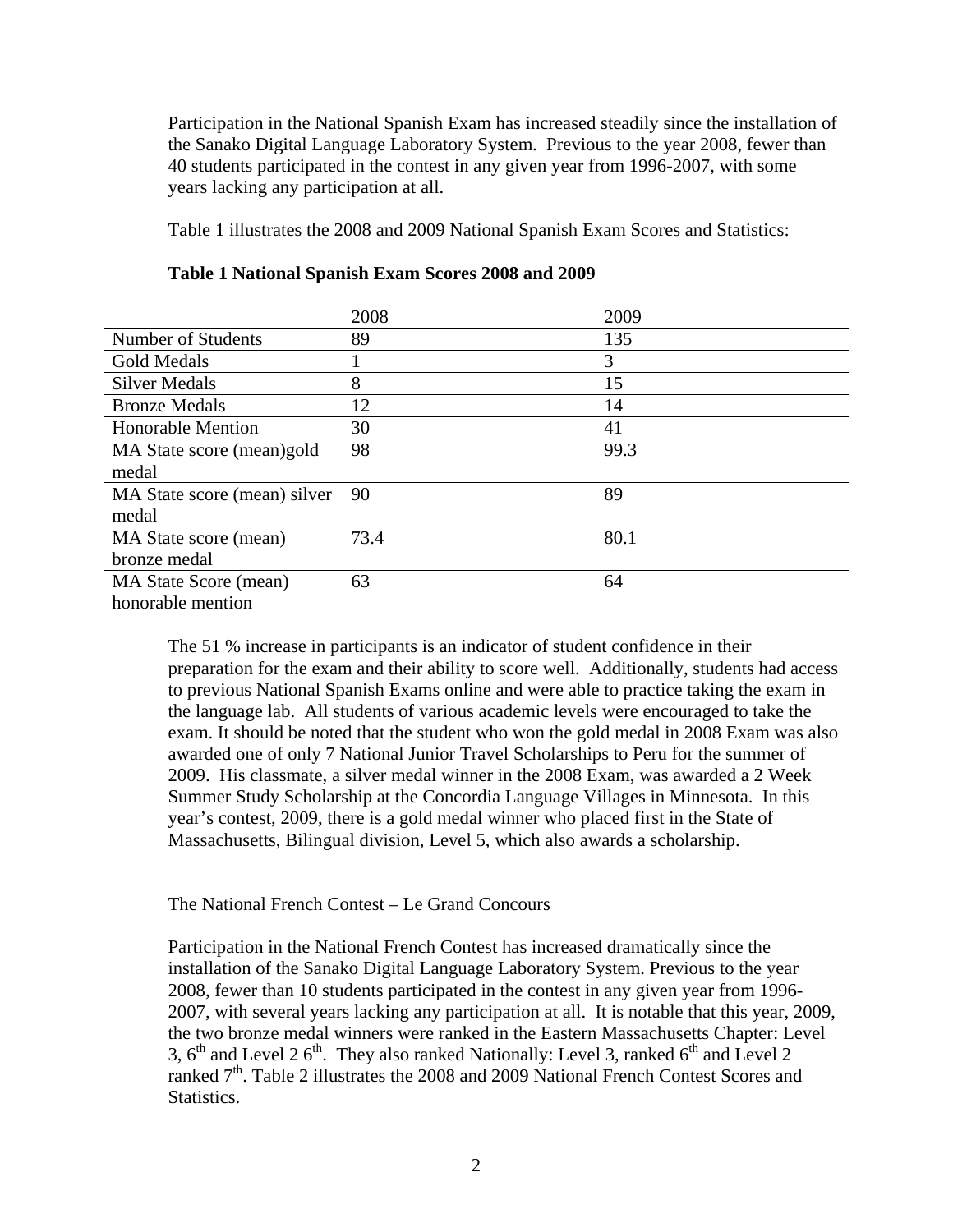|                            | 2008 | 2009                     |
|----------------------------|------|--------------------------|
| Number of Students         | 3    | 29                       |
| Gold Medals                | -    | $\overline{\phantom{a}}$ |
| <b>Silver Medals</b>       |      |                          |
| <b>Bronze Medals</b>       |      | $\overline{2}$           |
| <b>Honorable Mention</b>   |      | 12                       |
| E MA Score (mean) bronze   | N/A  | 95                       |
| medal                      |      |                          |
| E MA Score (mean)          | 63   | 74                       |
| honorable mention          |      |                          |
| National Ranking bronze    | N/A  | 6.5                      |
| medal (mean)               |      |                          |
| National Ranking honorable | 19   | 21                       |
| mention (mean)             |      |                          |

# **Table 2 Grand Concours Exam Scores 2008 and 2009 and Statistics**

The 90 % increase in students taking the National French Contest (Le Grand Concours) represents a considerable and notable increase in participation. Once again, this is an indicator of student confidence in their preparation for the exam and their ability to score well. While students had only limited access to previous National French Exams which were not available online, they were given the content specifications for each level and were able to practice grammar and listening in the language lab from free online sites such as Tex's French Grammar for the University of Texas at Austin (http://www.laits.utexas.edu/tex/). All students of various academic levels were encouraged to take the exam.

## AP Spanish Language Exam

Participation in the AP Spanish Language Exam varies from year to year due to fluctuations in previous world language preparation of the student body of Bishop Feehan High School. Bishop Feehan Students are accepted from over 35 communities. Some years there are several students who enter Spanish level 2 or level 3 as freshmen and progress to AP Spanish Language as seniors, other years, there are fewer students based on demographic changes in curriculum and preparation. Table 3 illustrates that 100% of the students received a score of 3 or above in 2007 and that 75 % of the students received a score of 3 or above in 2008. It should be noted that the AP Spanish Language Exam was completely revised for the 2008 exam and that this report identifies a global population of students who have studied Spanish not differentiating for outside experience, extensive years of study or bilingual students.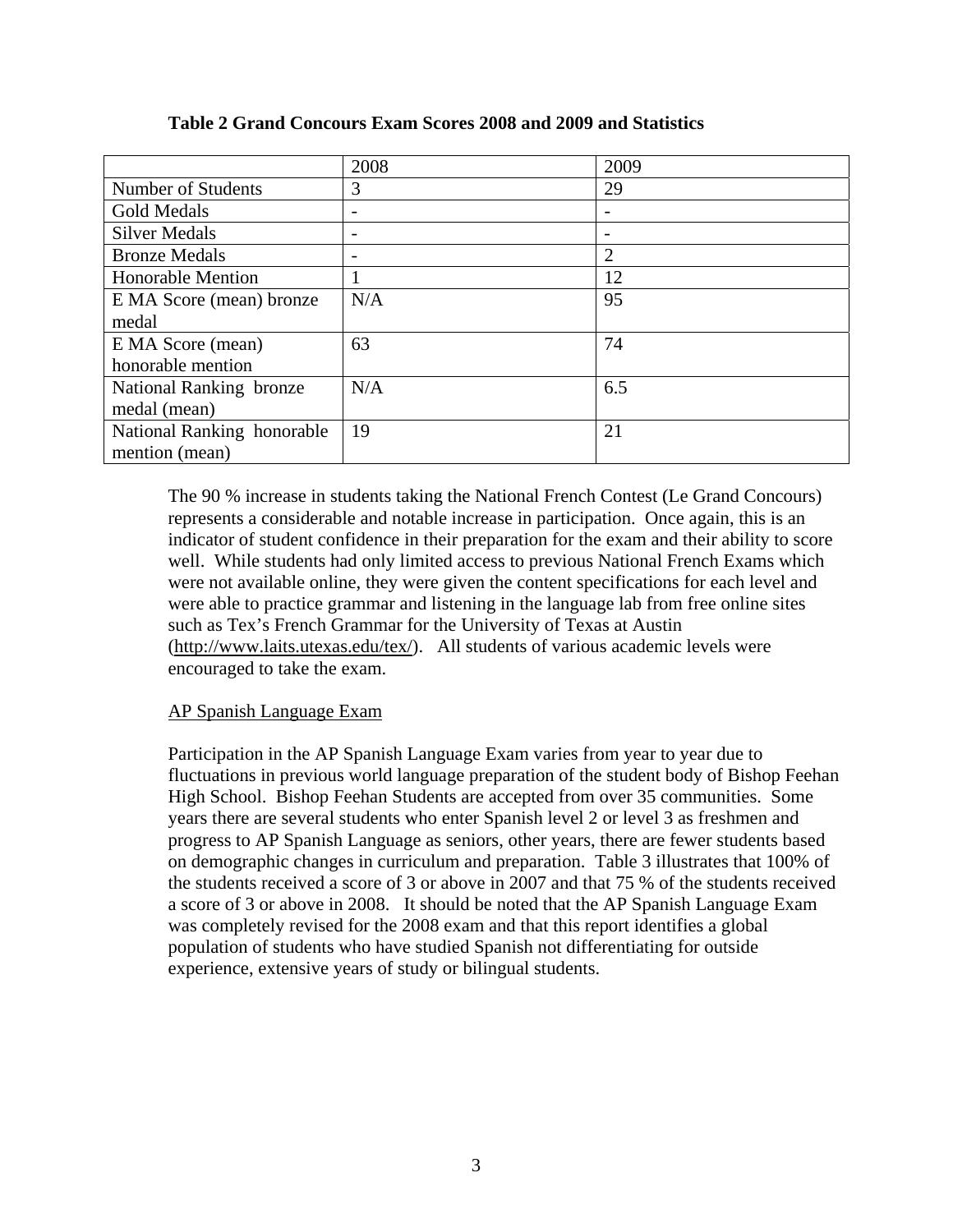#### **Table 3 AP Spanish Language Scores 2007 and 2008 – From the College Board Instructional Planning Reports 2007 and 2008**

|                  | 2007 |        |           | 2008      |      |         |           |      |      |      |
|------------------|------|--------|-----------|-----------|------|---------|-----------|------|------|------|
| AP Grade         |      |        |           |           |      |         |           |      |      |      |
| Group # Students |      |        |           |           |      |         |           |      |      |      |
| Group % Students |      | 0.0    |           | 25.0 12.5 | 62.5 | $0.0\,$ | 25.0      | 37.5 | 25.0 |      |
| Global %         |      | 176177 | 19.3 25.1 |           | 20.4 |         | 15.7 15.4 | 18.4 | 25.8 | 24.8 |

Table 4 illustrates Performance Scores (means). It is significant that Listening and Speaking scores are higher in the group mean than the Global mean in all categories except 1. It is also significant that the section summaries for both categories of 75 items each section indicate that Bishop Feehan Students scored well above the Global mean for both years.

| Performance on Multiple      | 2007 Global | 2007 Group | 2008Global | 2008 Group |  |  |
|------------------------------|-------------|------------|------------|------------|--|--|
| $Choice(1-34)$ :             | Mean        | Mean       | Mean       | Mean       |  |  |
| Listening                    | 18.1        | 24.2       | 13.0       | 18.3       |  |  |
| Reading Comprehension (35-   | 21.6        | 28.7       | 17.1       | 23.3       |  |  |
| 70)                          |             |            |            |            |  |  |
| <b>Section Summary</b>       | 39.6        | 52.9       | 32.8       | 45.3       |  |  |
| Performance on Free          |             |            |            |            |  |  |
| Response:                    |             |            |            |            |  |  |
| Speaking: Interpersonal (5)  | 3.8         | 3.6        | 2.8        | 4.0        |  |  |
| Speaking: Presentational (5) | 3.1         | 3.4        | 3.2        | 3.8        |  |  |
| Writing: Paragraph, Comp.    | 11.8        | 14.1       | 11.1       | 14.0       |  |  |
| $Fill-Ins(20)$               |             |            |            |            |  |  |
| Writing: Interpersonal (5)   | 3.2         | 4.0        | 3.0        | 4.0        |  |  |
| Writing: Presentational (5)  | 2.8         | 3.6        | 2.9        | 3.4        |  |  |
| <b>Section Summary:</b>      | 46.9        | 56.3       | 43.8       | 55.1       |  |  |

**Table 4 Spanish Language Performance Scores (Means) 2007 and 2008** 

#### Students:

Enrollment at Bishop Feehan High School for the school year 2009-2010 is 1,048 students. There is a three year requirement for all students in the study of a modern world language. 804 students are required to study a world language. There are a total of 40 enrolled language courses with the total number of requests at 1,053 students. Of the 244 seniors in the school who are not required to continue their study of a world language, 210 students have elected to study French or Spanish. This indicates that 86% of all seniors have decided to continue their world language study. 22 students have elected to study Latin. In addition, 4 students have opted to study Arabic or Mandarin Chinese and 2 have selected American Sign Language. Even though there is some overlap with some senior students electing to study two or more languages, over 92% of the senior class is actively engaged in the study of a world language. This figure points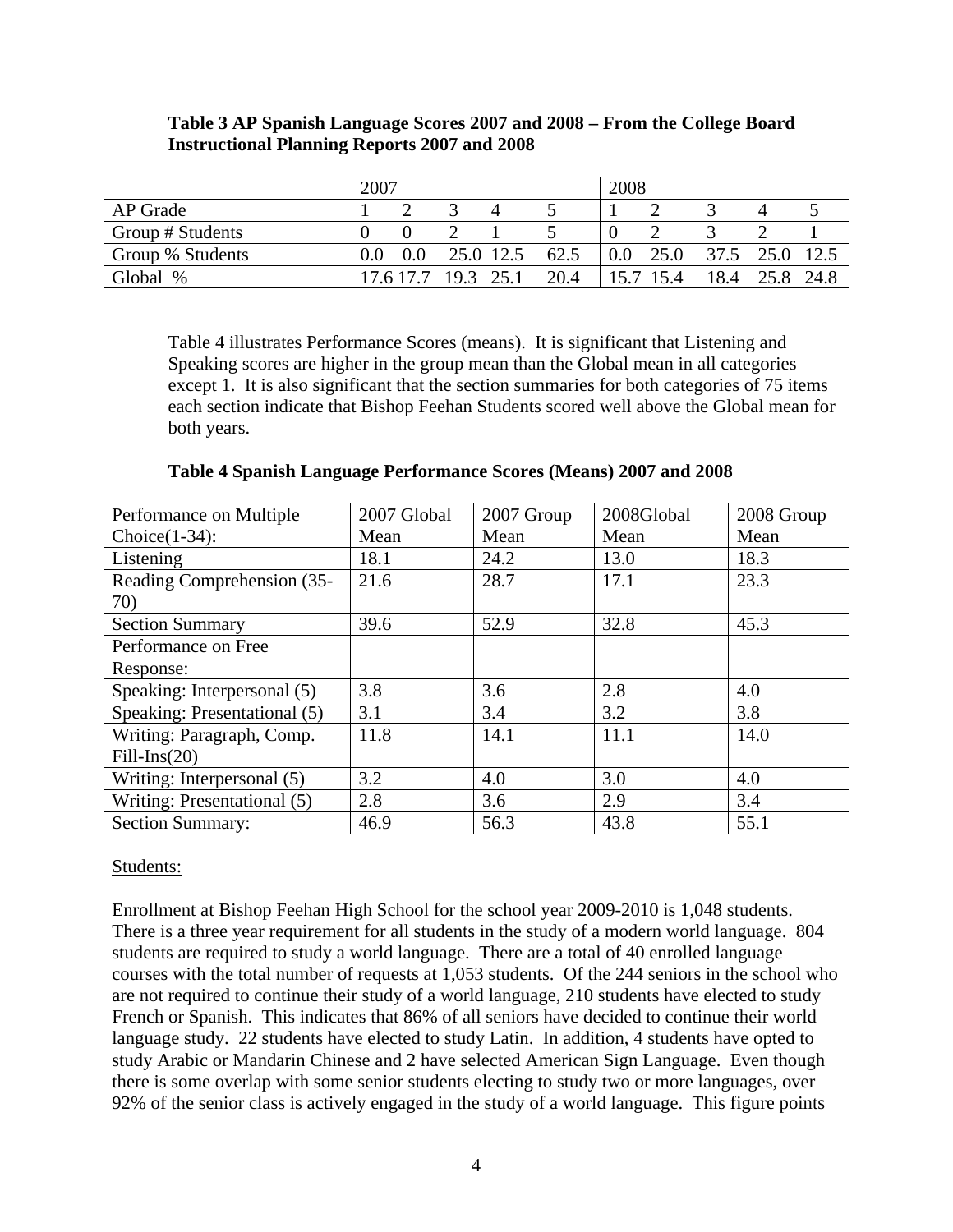to student confidence and satisfaction with the program and its components. It also demonstrates overall satisfaction with the teaching methods and strategies employed including the use of the language lab for language skills practice, acquisition and enhancement.

#### Student Surveys

Every year students are asked to evaluate their courses and their teachers. Some student comments from teacher evaluation surveys, which were administered in May of 2009, follow. These and similar comments appeared numerous times in the survey results. The comments have been directly imported from the surveys with spelling corrections only.

In response to the questions:

## **1. "***What did you like most about this class?"*

## **Spanish Classes:**

AP Spanish Language: that I have improved my speaking ability; pod casts and charlas; This class really helped me to improve my Spanish tremendously.

Spanish IV: I feel much more knowledgeable about Spanish and am able to pick out more words when overhearing a conversation in Spanish; listening activities;

Spanish III: The varied approaches to the Spanish language. I like how we do all types of activities including listening, writing, and speaking.

Spanish II: Learning a new language that can help me communicate with all different kinds of people; language lab

Spanish I: I liked going to the language lab; The thing I liked most about this class was going to the lab because the videos from the online book really helped me understand what I was learning.

## **French Classes:**

French V: I liked the fact that we used the lab a lot and that we had a lot of fun assignments rather than just doing book work. ; I like French, so I like speaking and doing group activities/presentations - like the plays/video project. I also like the persona that this class has taken on -student/teacher dynamic, very relaxed and approachable.

French IV: Better speaking and listening ability; my conversational French has greatly improved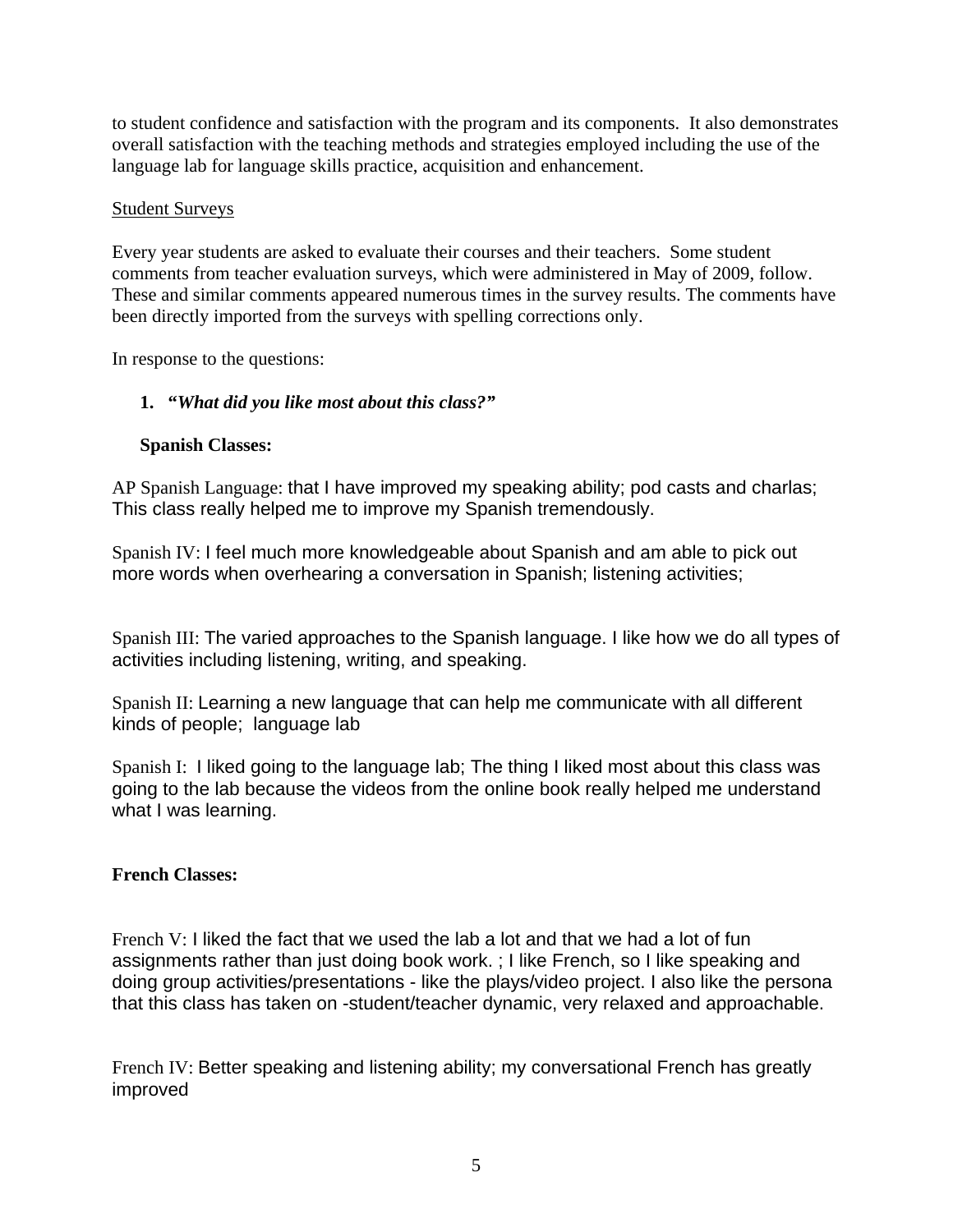French III: I am a better listener of French; Learning and speaking French better than last year, so when I do sometime go to France, the people would understand me better.

French II: Going to the language lab and If we could go to the language lab more!; Because of this class, I have gained the ability to speak French and learned about my love for language.

French I: Going to the language lab; learning another language and the videos on the lessons.

#### 2. *As a result of this class, what skills have you gained?*

#### **Spanish Classes:**

AP Spanish Language: better speaking, listening and reading skills in Spanish and a much broader vocabulary in Spanish; great ability to speak, read, and listen to Spanish and a better understanding of the subject in general; I am now able to speak, understand, and write Spanish very well.

Spanish IV: being able to comprehend, speak, read, and write the Spanish language: I have gained more confidence as a Spanish speaker and feel comfortable identifying myself as one who speaks Spanish.

Spanish III: I have learned how to speak better in Spanish, and also how to listen better in Spanish; I liked listening to the Spanish songs; How to communicate better Spanish and use proper grammar.

Spanish II: A confident ability to speak Spanish (to a degree); I have gained the skills of being able to speak Spanish more fluently. ; I have learned how to speak Spanish very clearly and what things mean in Spanish.

Spanish I: Better Spanish speaking skills able to say sentences; I have learned how to say many different things and how to write different things. I have also learned how to conjugate all the verbs and when to conjugate them and the different ways to conjugate them

#### **French Classes:**

French V: Better writing, listening, and speaking abilities; understanding and speaking French at a higher level; I feel like this year I am able to understand a lot more French than in previous years and I am getting better with pronunciation.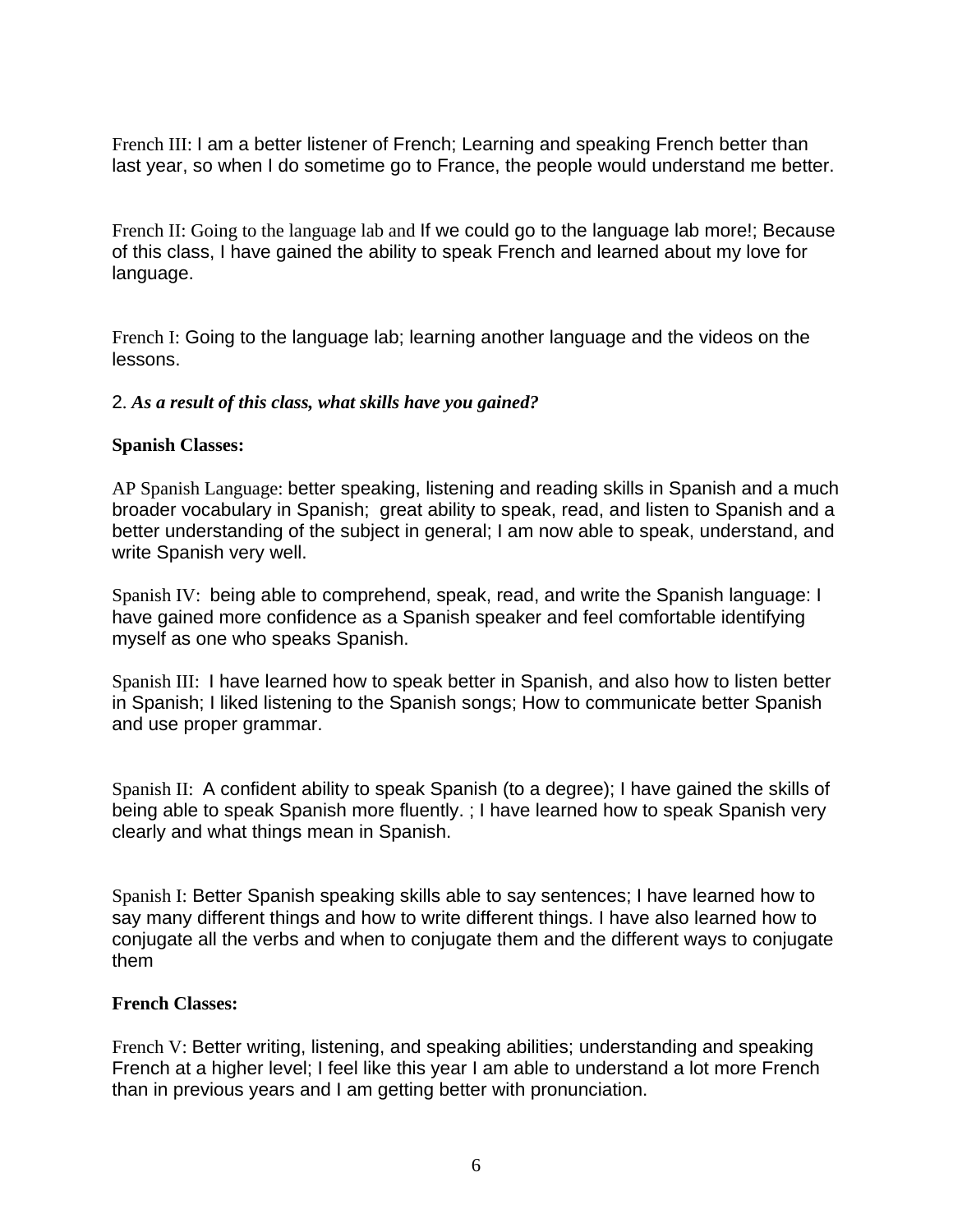French IV: Listening to French radio; Discussion atmosphere allows us to work on our language in the context of a conversation

French III: Further improving my ability to both speak and write in French; I've gained the knowledge to communicate many more things in French.

French II: The skills to hold a basic conversation in French; I have gained a much better understanding of the French language and culture French I: Speaking and understanding French; I learned a lot of French and I have excelled at listening and speaking more than I intended to!

## Teachers

The eleven teachers of the Bishop Feehan High School World Language Department have found the language lab to be a tremendous tool for enhancement of their teaching strategies. In her article, Language Lab Lives, in the *Times Educational Supplement,* Lesley Marwood states that in the modern language lab, "…teachers can put together a set of multimedia experiences which brings together all four language skills. Teachers can incorporate resources from the internet, Word and more. Listening, speaking, reading and eventually writing can therefore all be brought together …and pupils can multitask in much the same way as they do at home." The world language teachers at Bishop Feehan High School have embraced these capabilities.

## Teacher Surveys

A Language Skills Acquisition Survey was conducted in May of 2009 with the current teachers of the World Language Department of Bishop Feehan High School. There were six teachers who had taught world language in the school for at least five years before the language lab was installed five members who have taught at the school for less than five years.

The survey consisted of 16 questions: 10 based a five point Likert scale and 6 free response questions. The results of the survey indicate:

- 1. 100% of the teachers usually use their regularly scheduled language lab time, with 64% indicating always.
- 2. 100% of the teachers complete oral assessments for each Unit in the language lab with 55% indicating always.
- 3. 81 % of the teachers generally complete reading and writing assessments in the language lab, with 27% indicating always and 9 % stating never.
- 4. 100% of the teachers indicate that their students have improved in listening skills considerably (23%) or noticeably (73%).
- 5. 100 % of the teachers state that there has been an improvement in speaking skills, with 62 % indicating noticeable, 23 % considerable and 15 % indicating slight.
- 6. 92% of the teachers indicated that reading and writing skills have improved, with 77% indicating noticeable.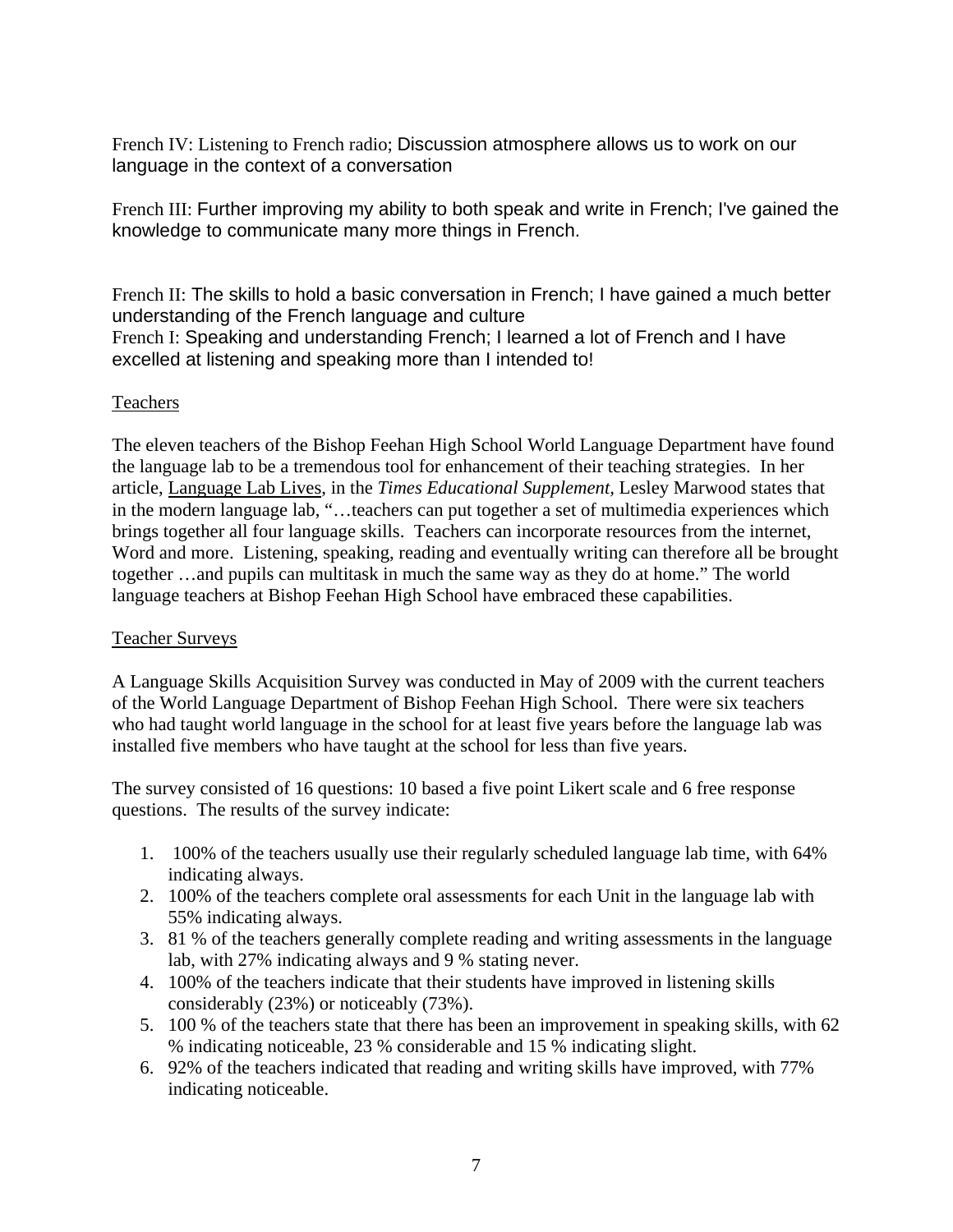The following comments have been directly imported from the survey results in response to items:

# **1.** *Please list the activities that you use most often in the lab.*

AP Speaking, dialogues, messages, listening comp

I use the listening and speaking portions every other cycle. Other times, I use the lab to show them various resources on the internet that can help them study.

listening, response record, classzone, Tex, web activities, oral assessments, pair work, worksheets, chat

Listening, speaking, writing and reading.

pair/small group activities either randomly assigned by the computer or specifically selected; DVD; launching websites; recorded dialogues; individual recorded interviews; textbook and workbook speaking activities; reading out loud individually, in pairs, or small groups; telephone activity; pronunciation - listen, repeat, record, and students are able to play back the recording of their voice and the speaker on the CD

Pairs activities, video

random pair speaking

response - record, partners, video launch, listening activities, classzone, web site launch

response record, pairs, classzone, conjuguemos

response recordings, listening comprehension, listening and writing activities

Speaking

# *If you have been teaching in this school for more than five years, please list improvements that you have noticed in student performance that you attribute to the language lab.*

Students are more comfortable when speaking Spanish.

Students now have dramatically improved their listening comprehension. Their speaking has also improved a great deal. Students have become more proficient in navigating language websites and at home practice.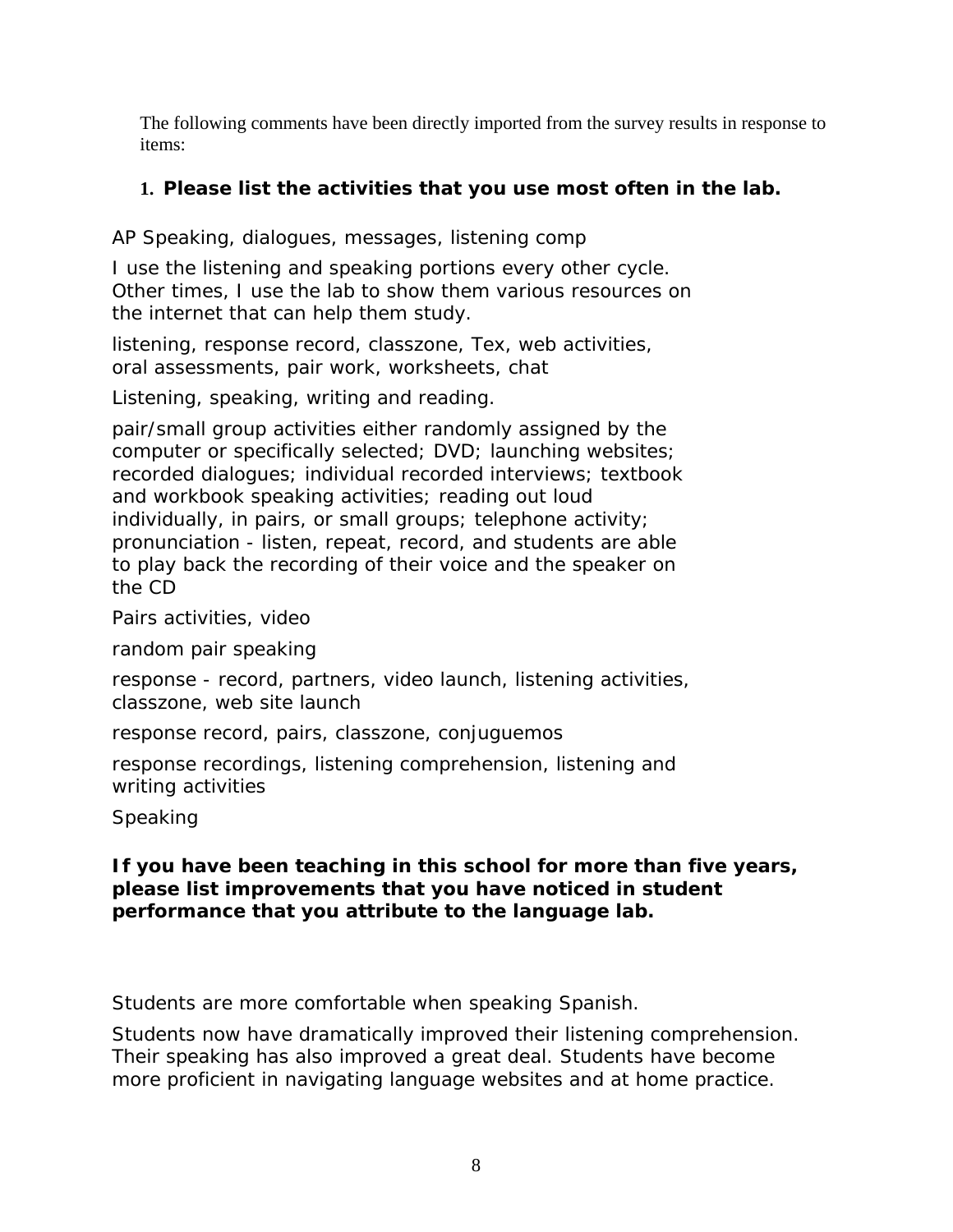Students seem to have better listening comprehension skills and speaking skills have improved

The improvement in speaking has been most noticeable

Vastly improved listening and speaking skills

# *If you have been teaching at this school for less than 5 years, please indicate the benefits in using the language lab that you have observed.*

Speaking and grammar practice

students are more confident in their skills, less anxious about speaking since they aren't always in front of the entire class and are more aware of their pronunciation

students focus on listening, students willing to converse

students understand me speaking Spanish with little translation needed

The focus on listening/speaking has been particularly helpful

The students take speaking and listening much more seriously. By changing environments, they come in with a different attitude. And with everyone talking at once, they don't feel put on the spot or that they are talking directly to me which might make them more hesitant.

It allows for me to check the progress of each student through their speaking abilities and listening skills.

# *What do you like best about the language lab?*

convenience user friendly and my students enjoy it as well

ease of use

Emphasizing speaking and listening helps students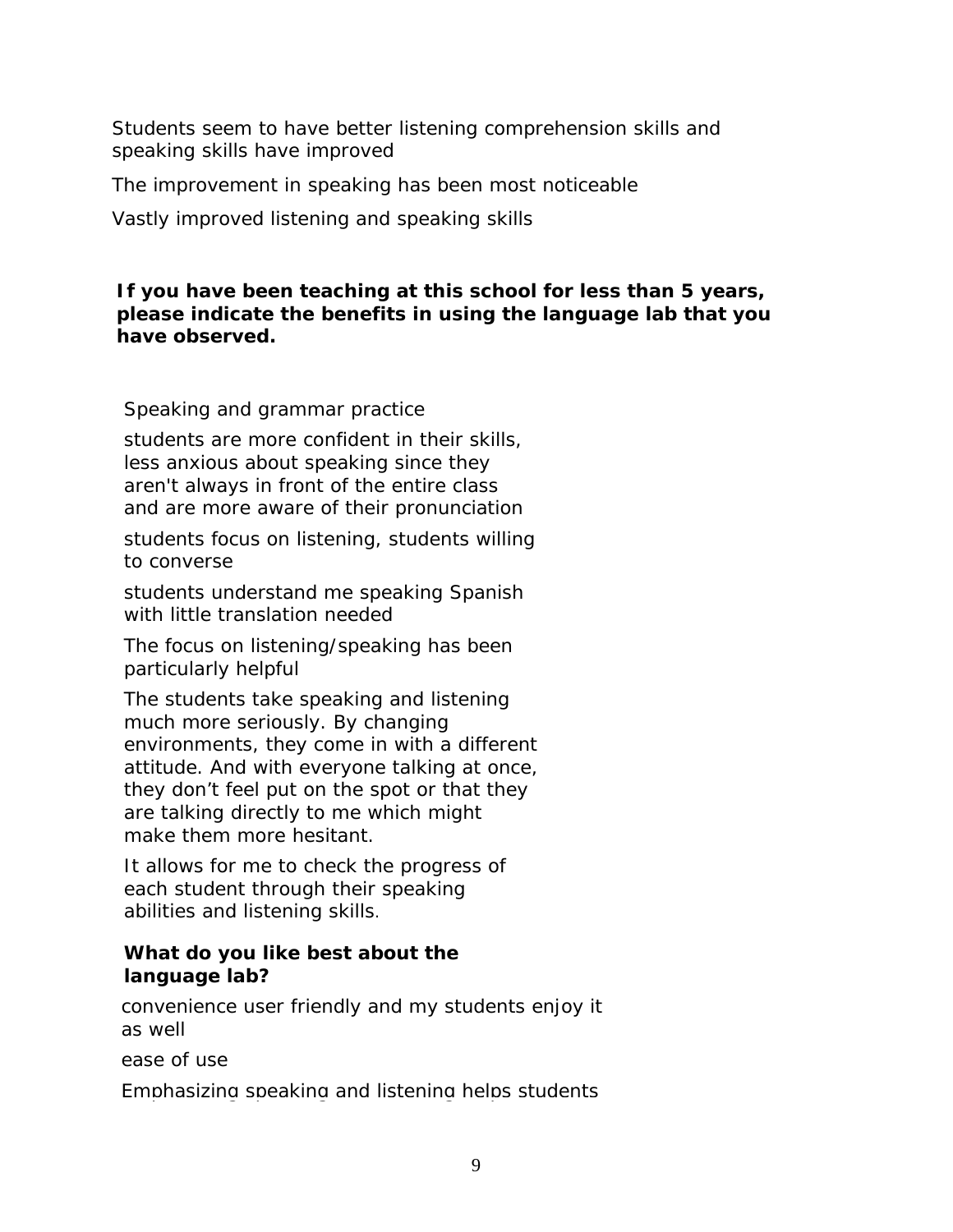develop some of the skills they need to really communicate in the languages we teach

Gives me a chance to really take the time to listen to student's work and give them a grade they deserve.

I am happy that my students are enjoying using their Spanish.

It is so conducive to replicating an immersion situation regarding listening and speaking

listening and speaking practice and focus

Listening focus of my students

The ability to effectively assess speaking

The engagement of the students.

**Versatility** 

# *Is there anything that you do not like about using the language lab?*

Anything that is confusing just takes practice - no real problems

I wish I had more time!

No

No.

Not really

Nothing

## *Please add any comments that you would like to make concerning the language lab.*

I am very happy with the ancillary materials that I can use in the lab.

I think it has made a tremendous difference in my students' overall skills, but especially listening and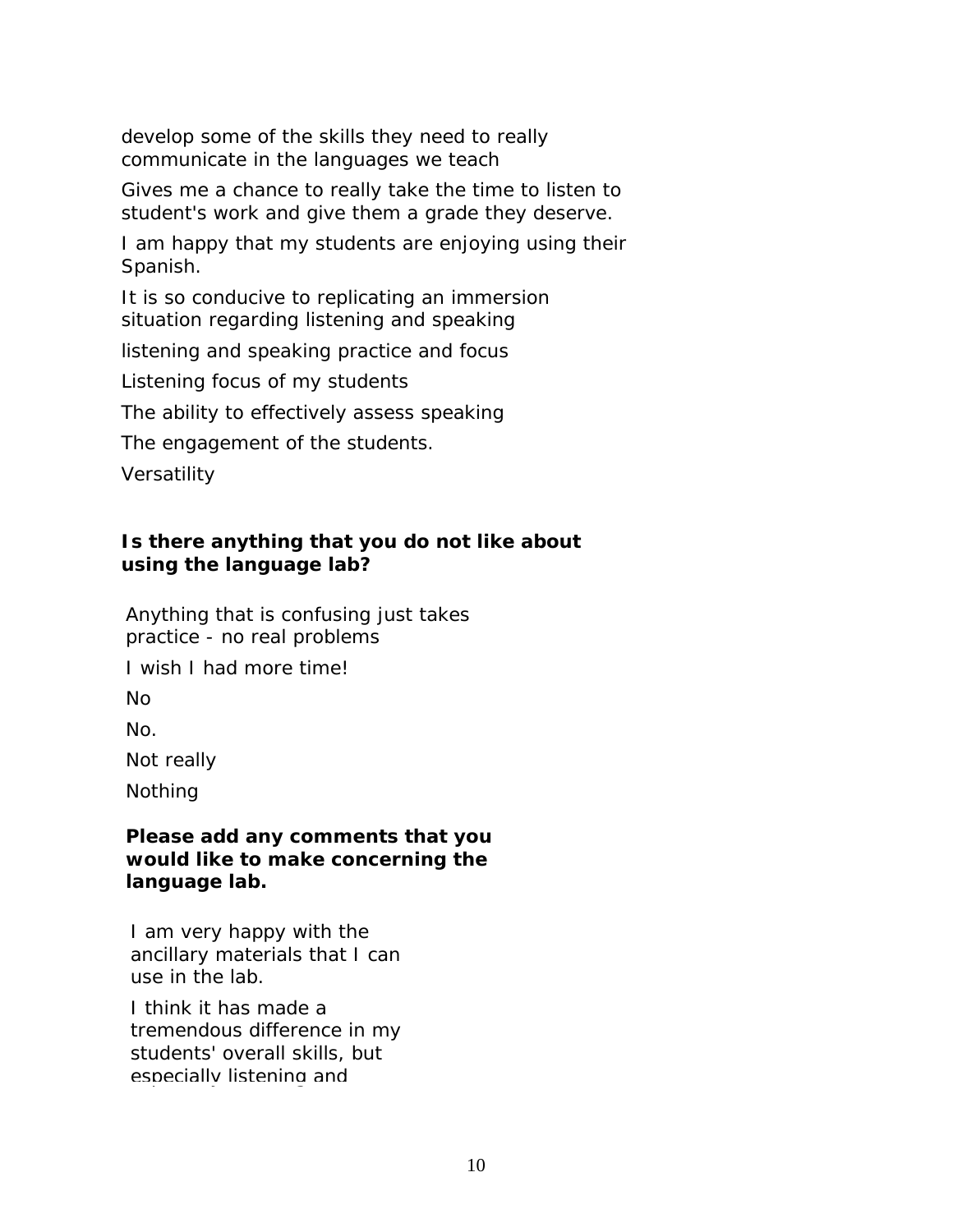## speaking.

It has made a great difference in my AP scores

It's fantastic. I would like to know if there is a way to get students to listen to their own recording so that they can learn to self-correct/evaluate.

The lab has truly enhanced the fo listening, speaking, reading and  $\cdot$ students - especially listening an carrying on a conversation.

The language lab is now an invaluable component of the world languages department. In addition to the improvement of students' speaking and listening skills, it contributes to their development of self confidence in the target language.

This has been such a great tool. Students can understand much more quickly now.

#### Conclusion:

It is clear that the decision to install the Sanako Digital Language Laboratory System at Bishop Feehan High School has made a tremendous impact on the language study of Bishop Feehan High School Students. Through the regular use of language lab activities and assessments, students have not only acquired listening, speaking, reading and writing skills, but they have improved them, in many cases noticeably or significantly. In addition, they have improved their focus on language skills and most significantly, their confidence in their skills has developed considerably. These enhancements are evident in the number of students studying a world language for their entire high school career, the number of students who opt to study two or more additional languages and in the significant increase in students entering national competitions and their increasingly improved scores.

There are some limitations to the generalizability of this study. This study was conducted at Bishop Feehan High School, in Attleboro, Massachusetts which is a regional, co-educational, catholic, college preparatory high school. The teachers are well-trained in the use of the